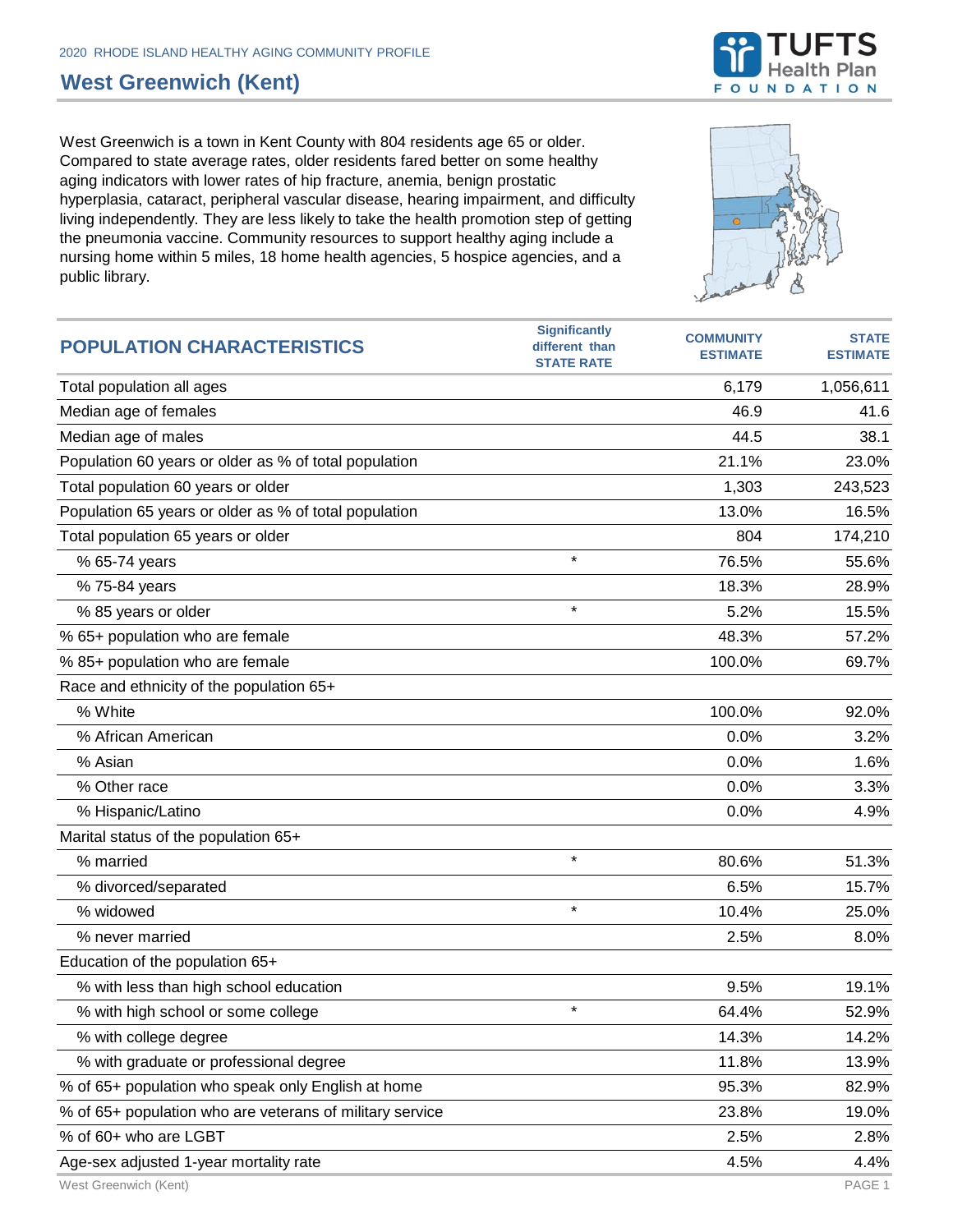| <b>HEALTHY AGING INDICATORS</b>                              | <b>BETTER / WORSE</b><br><b>STATE RATE</b> | <b>COMMUNITY</b><br><b>ESTIMATE</b> | <b>STATE</b><br><b>ESTIMATE</b> |
|--------------------------------------------------------------|--------------------------------------------|-------------------------------------|---------------------------------|
| <b>WELLNESS</b>                                              |                                            |                                     |                                 |
| % 60+ getting the recommended hours of sleep                 |                                            | 63.5%                               | 63.0%                           |
| % 60+ doing any physical activity within last month          |                                            | 73.6%                               | 71.0%                           |
| % 60+ met CDC guidelines for muscle-strengthening activity   |                                            | 29.4%                               | 25.0%                           |
| % 60+ met CDC guidelines for aerobic physical activity       |                                            | 58.7%                               | 54.3%                           |
| % 60+ with fair or poor health status                        |                                            | 16.3%                               | 19.5%                           |
| % 60+ with 15+ physically unhealthy days in last month       |                                            | 14.2%                               | 14.5%                           |
| <b>FALLS</b>                                                 |                                            |                                     |                                 |
| % 60+ who fell within last year                              |                                            | 28.9%                               | 26.3%                           |
| % 60+ who were injured in a fall within last year            |                                            | 9.1%                                | 10.3%                           |
| % 65+ had hip fracture                                       | B                                          | 2.3%                                | 3.4%                            |
| <b>PREVENTION</b>                                            |                                            |                                     |                                 |
| % 60+ with physical exam/check-up in last year               |                                            | 90.6%                               | 93.0%                           |
| % 60+ flu shot in last year                                  |                                            | 58.3%                               | 60.6%                           |
| % 60+ with pneumonia vaccine                                 | W                                          | 57.5%                               | 67.7%                           |
| % 60+ with shingles vaccine                                  |                                            | 33.2%                               | 35.3%                           |
| % 60+ women with a mammogram within last 2 years             |                                            | 82.1%                               | 82.0%                           |
| % 60+ with colorectal cancer screening                       |                                            | 77.9%                               | 77.8%                           |
| % 60+ with HIV test                                          |                                            | 13.3%                               | 15.8%                           |
| % 60+ met CDC preventive health screening goals              |                                            | 40.7%                               | 39.2%                           |
| <b>NUTRITION &amp; DIET</b>                                  |                                            |                                     |                                 |
| % 60+ with 5 or more servings of fruit or vegetables per day |                                            | 19.8%                               | 18.1%                           |
| % 65+ with poor supermarket access                           |                                            | 0.0%                                | 23.6%                           |
| % 60+ stressed about buying food in last month               |                                            | 8.9%                                | 13.2%                           |
| % 60+ self-reported obese                                    |                                            | 28.3%                               | 26.8%                           |
| % 65+ clinically diagnosed obesity                           |                                            | 28.1%                               | 29.3%                           |
| % 65+ with high cholesterol                                  |                                            | 75.7%                               | 79.1%                           |
| % 60+ with cholesterol screening                             |                                            | 97.9%                               | 96.9%                           |
| <b>ORAL HEALTH</b>                                           |                                            |                                     |                                 |
| % 60+ with dental insurance                                  |                                            | 56.4%                               | 56.3%                           |
| % 60+ with annual dental exam                                |                                            | 80.0%                               | 75.9%                           |
| # of dentists per 100,000 persons (all ages)                 |                                            | 16.4                                | 64.7                            |
| % 60+ with loss of 6 or more teeth                           |                                            | 27.7%                               | 29.6%                           |
| <b>CHRONIC DISEASE</b>                                       |                                            |                                     |                                 |
| % 65+ with Alzheimer's disease or related dementias          |                                            | 10.9%                               | 13.1%                           |
| % 65+ with anemia                                            | B                                          | 44.4%                               | 50.0%                           |
| % 65+ with asthma                                            |                                            | 13.6%                               | 14.9%                           |
| % 65+ with atrial fibrillation                               |                                            | 13.5%                               | 15.0%                           |
| % 65+ with autism spectrum disorder                          |                                            | N/A                                 | 0.04%                           |
| % 65+ with benign prostatic hyperplasia (men)                | B                                          | 34.5%                               | 42.2%                           |
| % 65+ with breast cancer (women)                             |                                            | 13.2%                               | 11.1%                           |
| % 65+ with cataract                                          | B                                          | 57.1%                               | 67.5%                           |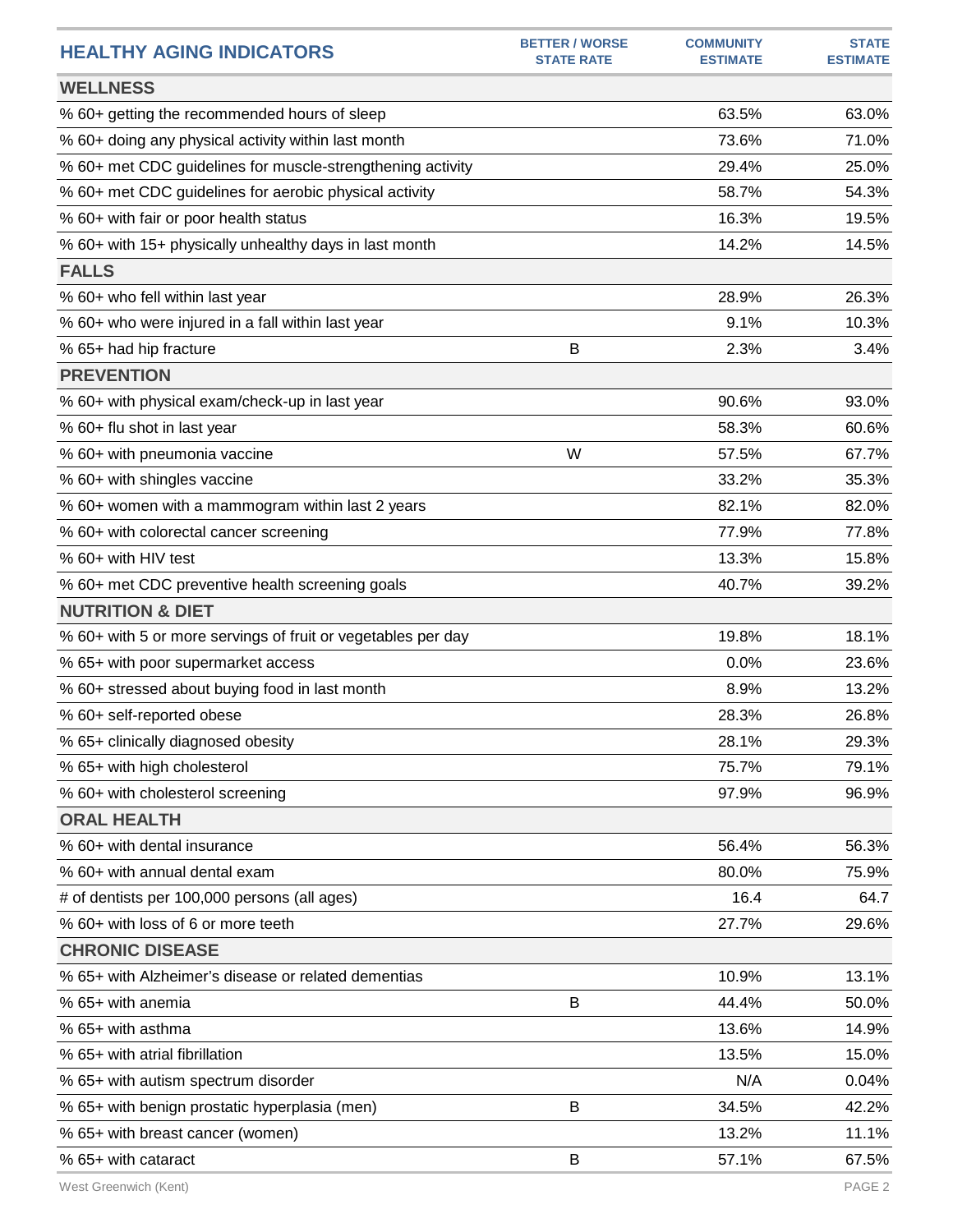| <b>HEALTHY AGING INDICATORS</b>                         | <b>BETTER / WORSE</b><br><b>STATE RATE</b> | <b>COMMUNITY</b><br><b>ESTIMATE</b> | <b>STATE</b><br><b>ESTIMATE</b> |
|---------------------------------------------------------|--------------------------------------------|-------------------------------------|---------------------------------|
| % 65+ with chronic kidney disease                       |                                            | 26.3%                               | 30.7%                           |
| % 65+ with chronic obstructive pulmonary disease        |                                            | 20.7%                               | 22.9%                           |
| % 65+ with colon cancer                                 |                                            | 2.0%                                | 2.7%                            |
| % 65+ with congestive heart failure                     |                                            | 19.4%                               | 21.6%                           |
| % 65+ with diabetes                                     |                                            | 30.4%                               | 34.7%                           |
| % 65+ with endometrial cancer (women)                   |                                            | 1.3%                                | 1.9%                            |
| % 65+ with epilepsy                                     |                                            | 2.5%                                | 2.9%                            |
| % 65+ with fibromyalgia, chronic pain and fatigue       |                                            | 22.6%                               | 25.4%                           |
| % 65+ with glaucoma                                     |                                            | 25.6%                               | 27.0%                           |
| % 65+ ever had a heart attack                           |                                            | 5.1%                                | 5.8%                            |
| % 65+ with HIV/AIDS                                     |                                            | 0.06%                               | 0.12%                           |
| % 65+ with hypertension                                 |                                            | 78.6%                               | 78.0%                           |
| % 65+ with hypothyroidism                               |                                            | 21.5%                               | 22.4%                           |
| % 65+ with ischemic heart disease                       |                                            | 41.0%                               | 41.8%                           |
| % 65+ with leukemias and lymphomas                      |                                            | 2.5%                                | 2.7%                            |
| % 65+ with liver disease                                |                                            | 10.3%                               | 9.9%                            |
| % 65+ with lung cancer                                  |                                            | 1.6%                                | 2.1%                            |
| % 65+ with migraine and other chronic headache          |                                            | 5.5%                                | 6.1%                            |
| % 65+ with osteoarthritis or rheumatoid arthritis       |                                            | 51.7%                               | 56.2%                           |
| % 65+ with osteoporosis                                 |                                            | 16.2%                               | 19.6%                           |
| % 65+ with peripheral vascular disease                  | B                                          | 17.1%                               | 25.6%                           |
| % 65+ with pressure ulcer or chronic ulcer              |                                            | 6.4%                                | 8.1%                            |
| % 65+ with prostate cancer (men)                        |                                            | 14.9%                               | 13.4%                           |
| % 65+ with stroke                                       |                                            | 9.6%                                | 11.9%                           |
| % 65+ with traumatic brain injury                       |                                            | 0.6%                                | 1.0%                            |
| % 65+ with 4+ (out of 15) chronic conditions            |                                            | 61.5%                               | 63.8%                           |
| % 65+ with 0 chronic conditions                         |                                            | 8.2%                                | 7.0%                            |
| <b>BEHAVIORAL HEALTH</b>                                |                                            |                                     |                                 |
| # opioid deaths (all ages)                              |                                            | $\overline{7}$                      | 1,654                           |
| % 65+ with opioid use disorder                          |                                            | 1.6%                                | 1.9%                            |
| % 65+ with substance use disorder                       |                                            | 8.0%                                | 7.0%                            |
| % 60+ who used marijuana in last month                  |                                            | N/A                                 | 3.4%                            |
| % 60+ excessive drinking                                |                                            | 7.9%                                | 9.3%                            |
| % 65+ with tobacco use disorder                         |                                            | 10.9%                               | 10.8%                           |
| % 60+ current smokers                                   |                                            | 8.5%                                | 8.7%                            |
| % 60+ ever used E-Cigarettes in last month              |                                            | 5.6%                                | 5.8%                            |
| <b>MENTAL HEALTH</b>                                    |                                            |                                     |                                 |
| % 60+ who reported receiving adequate emotional support |                                            | 77.7%                               | 79.7%                           |
| % 60+ who reported being satisfied with life            |                                            | 96.9%                               | 95.3%                           |
| % 60+ with 15+ days poor mental health in last month    |                                            | 6.2%                                | 7.4%                            |
| % 65+ with depression                                   |                                            | 33.1%                               | 32.9%                           |
| % 65+ with anxiety disorder                             |                                            | 30.5%                               | 29.8%                           |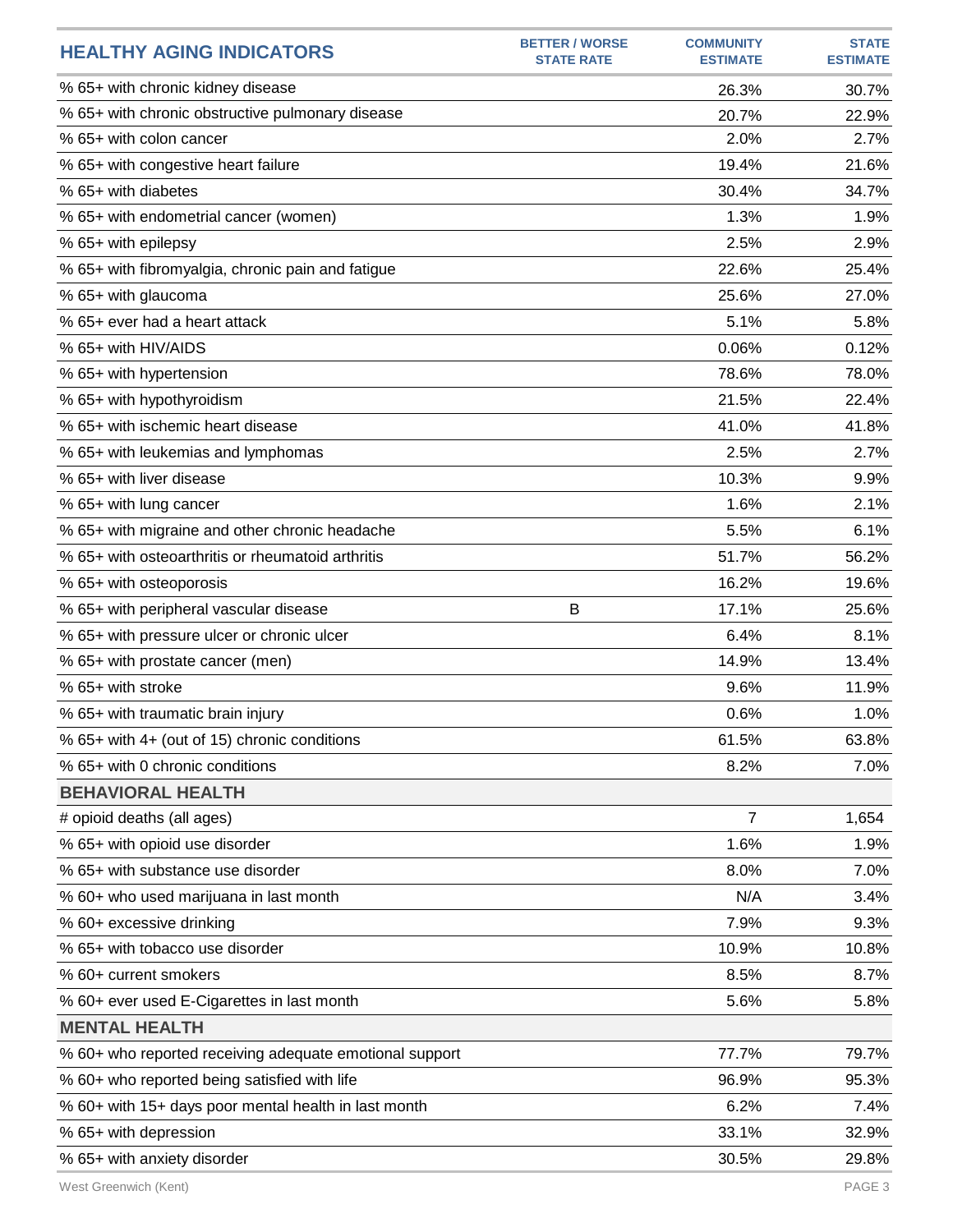| <b>HEALTHY AGING INDICATORS</b>                                  | <b>BETTER / WORSE</b><br><b>STATE RATE</b> | <b>COMMUNITY</b><br><b>ESTIMATE</b> | <b>STATE</b><br><b>ESTIMATE</b> |
|------------------------------------------------------------------|--------------------------------------------|-------------------------------------|---------------------------------|
| % 65+ with bipolar disorder                                      |                                            | 3.7%                                | 4.1%                            |
| % 65+ with post-traumatic stress disorder                        |                                            | 1.6%                                | 1.7%                            |
| % 65+ with schizophrenia & other psychotic disorder              |                                            | 2.7%                                | 3.8%                            |
| % 65+ with personality disorder                                  |                                            | 4.1%                                | 2.8%                            |
| <b>LIVING WITH DISABILITY</b>                                    |                                            |                                     |                                 |
| % 65+ with self-reported hearing difficulty                      |                                            | 9.6%                                | 13.9%                           |
| % 65+ with clinical diagnosis of deafness or hearing impairment  | B                                          | 11.7%                               | 16.4%                           |
| % 65+ with self-reported vision difficulty                       |                                            | 4.7%                                | 5.5%                            |
| % 65+ with clinical diagnosis of blindness or visual impairment  |                                            | 0.7%                                | 1.1%                            |
| % 65+ with self-reported cognition difficulty                    |                                            | 2.1%                                | 8.2%                            |
| % 65+ with self-reported ambulatory difficulty                   |                                            | 12.4%                               | 21.0%                           |
| % 65+ with clinical diagnosis of mobility impairment             |                                            | 3.1%                                | 3.8%                            |
| % 65+ with self-reported self-care difficulty                    |                                            | 2.1%                                | 8.0%                            |
| % 65+ with self-reported independent living difficulty           | B                                          | 2.1%                                | 14.3%                           |
| <b>CAREGIVING</b>                                                |                                            |                                     |                                 |
| # of Alzheimer's disease specific support groups                 |                                            | 0                                   | 16                              |
| # of Memory Cafes                                                |                                            | 0                                   | 10                              |
| % of 60+ who provide care to a family/friend in last month       |                                            | 27.2%                               | 22.5%                           |
| % of grandparents raising grandchildren                          |                                            | 1.4%                                | 1.0%                            |
| % of grandparents who live with grandchildren                    |                                            | 3.9%                                | 3.2%                            |
| <b>ACCESS TO CARE</b>                                            |                                            |                                     |                                 |
| % 65+ dually eligible for Medicare and Medicaid                  | $\star$                                    | 5.6%                                | 13.8%                           |
| % 65+ Medicare managed care enrollees                            | $\star$                                    | 40.2%                               | 43.8%                           |
| % 60+ with a regular doctor                                      |                                            | 95.8%                               | 96.7%                           |
| % 60+ who did not see a doctor when needed due to cost           |                                            | 7.1%                                | 5.4%                            |
| # of primary care providers within 5 miles                       |                                            | 0                                   | 1,605                           |
| # of hospitals within 5 miles                                    |                                            | 0                                   | 13                              |
| # of home health agencies                                        |                                            | 18                                  | 23                              |
| # of nursing homes within 5 miles                                |                                            | 1                                   | 80                              |
| # of community health centers                                    |                                            | 0                                   | 43                              |
| # of adult day health centers                                    |                                            | 0                                   | 31                              |
| # of hospice agencies                                            |                                            | 5                                   | 18                              |
| <b>SERVICE UTILIZATION</b>                                       |                                            |                                     |                                 |
| # physician visits per year                                      |                                            | 8.2                                 | 8.4                             |
| # emergency room visits/1000 persons 65+ years annually          |                                            | 544.8                               | 620.6                           |
| # Part D monthly prescription fills per person annually          |                                            | 53.1                                | 52.2                            |
| # home health visits annually                                    |                                            | 2.5                                 | 3.5                             |
| # durable medical equipment claims annually                      |                                            | 1.8                                 | 1.7                             |
| # inpatient hospital stays/1000 persons 65+ years annually       |                                            | 279.1                               | 286.5                           |
| % Medicare inpatient hospital readmissions (as % of admissions)  |                                            | 17.1%                               | 17.4%                           |
| # skilled nursing facility stays/1000 persons 65+ years annually |                                            | 78.1                                | 98.8                            |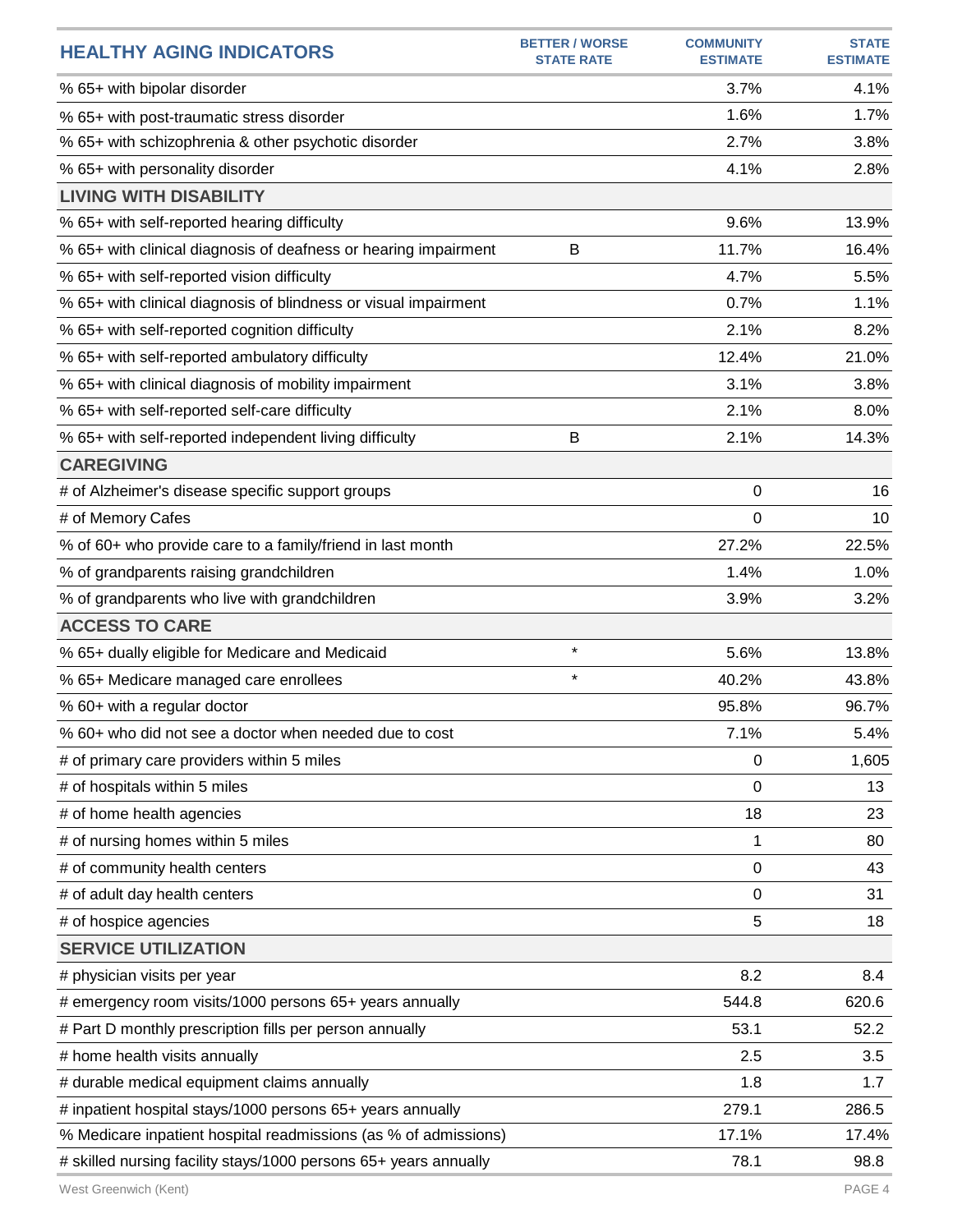| 0.0<br>47.1<br># skilled nursing home Medicare beds/1000 persons 65+ years<br>% 65+ getting Medicaid long term services and supports<br>3.1%<br>4.2%<br>% 65+ hospice users<br>2.8%<br>3.5%<br>% 65+ hospice users as % of decedents<br>48.0%<br>53.0%<br>Median hospice days per hospice user (65+, deceased)<br>14.0<br>11.0<br>\$3,870.97<br>\$5,265.15<br>Median hospice payment (Medicare + other) per hospice user<br><b>COMMUNITY</b><br>Air pollution: annual # of unhealthy days for 65+ (county)<br>6<br>N/A<br>Age-friendly efforts in community<br>Not yet<br>Yes<br># of senior centers<br>0<br>32<br>19<br># of universities and community colleges<br>0<br>1<br># of public libraries<br>71<br># of YMCAs<br>$\Omega$<br>15<br>98.7%<br>98.1%<br>% in county with access to broadband (all ages)<br>% 60+ who used Internet in last month<br>76.6%<br>71.6%<br>74.9%<br>55.0%<br>Voter participation rate in 2016 election (age 18+)<br>% 60+ who believe local service orgs understand needs<br>45.9%<br>44.1%<br>% 60+ who believe he/she can make a difference<br>53.5%<br>52.2%<br>81.0%<br>% 60+ who believe working together can make a difference<br>80.1%<br>% 60+ who volunteer at least once per month<br>23.3%<br>22.9%<br>47.6%<br>44.4%<br>% 60+ who attend community events (church, club) monthly<br><b>SAFETY &amp; CRIME</b><br>56.5<br>220.3<br>Violent crime rate /100,000 persons<br>Homicide rate /100,000 persons (county)<br>1<br>$\overline{2}$<br># firearm fatalities (all ages) (county)<br>129<br>895<br>879.5<br>1,678.4<br>Property crime rate /100,000 persons<br># 65+ deaths by suicide (county)<br>11<br>57<br><b>TRANSPORTATION</b><br>$\star$<br>100.0%<br>% 65+ who own a motor vehicle<br>85.0%<br>% 60+ who always drive or ride wearing a seatbelt<br>93.2%<br>91.9%<br>N/A<br>% 60+ who drove under the influence of drinking in last month<br>2.0%<br># of fatal crashes involving adult age 60+/town<br>1<br>82<br># of fatal crashes involving adult age 60+/county<br>16<br>82<br><b>HOUSING</b><br>$\star$<br>5.8%<br>% 65+ population who live alone<br>31.4%<br>Average household size (all ages)<br>2.8<br>2.5<br>Median house value<br>\$329,400.00<br>\$249,800.00<br>$\star$<br>% 60+ own home<br>83.1%<br>70.3% | <b>HEALTHY AGING INDICATORS</b>    | <b>BETTER / WORSE</b><br><b>STATE RATE</b> | <b>COMMUNITY</b><br><b>ESTIMATE</b> | <b>STATE</b><br><b>ESTIMATE</b> |
|-------------------------------------------------------------------------------------------------------------------------------------------------------------------------------------------------------------------------------------------------------------------------------------------------------------------------------------------------------------------------------------------------------------------------------------------------------------------------------------------------------------------------------------------------------------------------------------------------------------------------------------------------------------------------------------------------------------------------------------------------------------------------------------------------------------------------------------------------------------------------------------------------------------------------------------------------------------------------------------------------------------------------------------------------------------------------------------------------------------------------------------------------------------------------------------------------------------------------------------------------------------------------------------------------------------------------------------------------------------------------------------------------------------------------------------------------------------------------------------------------------------------------------------------------------------------------------------------------------------------------------------------------------------------------------------------------------------------------------------------------------------------------------------------------------------------------------------------------------------------------------------------------------------------------------------------------------------------------------------------------------------------------------------------------------------------------------------------------------------------------------------------------------------------------------------------------------------------------------------------------------------------------------------|------------------------------------|--------------------------------------------|-------------------------------------|---------------------------------|
|                                                                                                                                                                                                                                                                                                                                                                                                                                                                                                                                                                                                                                                                                                                                                                                                                                                                                                                                                                                                                                                                                                                                                                                                                                                                                                                                                                                                                                                                                                                                                                                                                                                                                                                                                                                                                                                                                                                                                                                                                                                                                                                                                                                                                                                                                     |                                    |                                            |                                     |                                 |
|                                                                                                                                                                                                                                                                                                                                                                                                                                                                                                                                                                                                                                                                                                                                                                                                                                                                                                                                                                                                                                                                                                                                                                                                                                                                                                                                                                                                                                                                                                                                                                                                                                                                                                                                                                                                                                                                                                                                                                                                                                                                                                                                                                                                                                                                                     |                                    |                                            |                                     |                                 |
|                                                                                                                                                                                                                                                                                                                                                                                                                                                                                                                                                                                                                                                                                                                                                                                                                                                                                                                                                                                                                                                                                                                                                                                                                                                                                                                                                                                                                                                                                                                                                                                                                                                                                                                                                                                                                                                                                                                                                                                                                                                                                                                                                                                                                                                                                     |                                    |                                            |                                     |                                 |
|                                                                                                                                                                                                                                                                                                                                                                                                                                                                                                                                                                                                                                                                                                                                                                                                                                                                                                                                                                                                                                                                                                                                                                                                                                                                                                                                                                                                                                                                                                                                                                                                                                                                                                                                                                                                                                                                                                                                                                                                                                                                                                                                                                                                                                                                                     |                                    |                                            |                                     |                                 |
|                                                                                                                                                                                                                                                                                                                                                                                                                                                                                                                                                                                                                                                                                                                                                                                                                                                                                                                                                                                                                                                                                                                                                                                                                                                                                                                                                                                                                                                                                                                                                                                                                                                                                                                                                                                                                                                                                                                                                                                                                                                                                                                                                                                                                                                                                     |                                    |                                            |                                     |                                 |
|                                                                                                                                                                                                                                                                                                                                                                                                                                                                                                                                                                                                                                                                                                                                                                                                                                                                                                                                                                                                                                                                                                                                                                                                                                                                                                                                                                                                                                                                                                                                                                                                                                                                                                                                                                                                                                                                                                                                                                                                                                                                                                                                                                                                                                                                                     |                                    |                                            |                                     |                                 |
|                                                                                                                                                                                                                                                                                                                                                                                                                                                                                                                                                                                                                                                                                                                                                                                                                                                                                                                                                                                                                                                                                                                                                                                                                                                                                                                                                                                                                                                                                                                                                                                                                                                                                                                                                                                                                                                                                                                                                                                                                                                                                                                                                                                                                                                                                     |                                    |                                            |                                     |                                 |
|                                                                                                                                                                                                                                                                                                                                                                                                                                                                                                                                                                                                                                                                                                                                                                                                                                                                                                                                                                                                                                                                                                                                                                                                                                                                                                                                                                                                                                                                                                                                                                                                                                                                                                                                                                                                                                                                                                                                                                                                                                                                                                                                                                                                                                                                                     |                                    |                                            |                                     |                                 |
|                                                                                                                                                                                                                                                                                                                                                                                                                                                                                                                                                                                                                                                                                                                                                                                                                                                                                                                                                                                                                                                                                                                                                                                                                                                                                                                                                                                                                                                                                                                                                                                                                                                                                                                                                                                                                                                                                                                                                                                                                                                                                                                                                                                                                                                                                     |                                    |                                            |                                     |                                 |
|                                                                                                                                                                                                                                                                                                                                                                                                                                                                                                                                                                                                                                                                                                                                                                                                                                                                                                                                                                                                                                                                                                                                                                                                                                                                                                                                                                                                                                                                                                                                                                                                                                                                                                                                                                                                                                                                                                                                                                                                                                                                                                                                                                                                                                                                                     |                                    |                                            |                                     |                                 |
|                                                                                                                                                                                                                                                                                                                                                                                                                                                                                                                                                                                                                                                                                                                                                                                                                                                                                                                                                                                                                                                                                                                                                                                                                                                                                                                                                                                                                                                                                                                                                                                                                                                                                                                                                                                                                                                                                                                                                                                                                                                                                                                                                                                                                                                                                     |                                    |                                            |                                     |                                 |
|                                                                                                                                                                                                                                                                                                                                                                                                                                                                                                                                                                                                                                                                                                                                                                                                                                                                                                                                                                                                                                                                                                                                                                                                                                                                                                                                                                                                                                                                                                                                                                                                                                                                                                                                                                                                                                                                                                                                                                                                                                                                                                                                                                                                                                                                                     |                                    |                                            |                                     |                                 |
|                                                                                                                                                                                                                                                                                                                                                                                                                                                                                                                                                                                                                                                                                                                                                                                                                                                                                                                                                                                                                                                                                                                                                                                                                                                                                                                                                                                                                                                                                                                                                                                                                                                                                                                                                                                                                                                                                                                                                                                                                                                                                                                                                                                                                                                                                     |                                    |                                            |                                     |                                 |
|                                                                                                                                                                                                                                                                                                                                                                                                                                                                                                                                                                                                                                                                                                                                                                                                                                                                                                                                                                                                                                                                                                                                                                                                                                                                                                                                                                                                                                                                                                                                                                                                                                                                                                                                                                                                                                                                                                                                                                                                                                                                                                                                                                                                                                                                                     |                                    |                                            |                                     |                                 |
|                                                                                                                                                                                                                                                                                                                                                                                                                                                                                                                                                                                                                                                                                                                                                                                                                                                                                                                                                                                                                                                                                                                                                                                                                                                                                                                                                                                                                                                                                                                                                                                                                                                                                                                                                                                                                                                                                                                                                                                                                                                                                                                                                                                                                                                                                     |                                    |                                            |                                     |                                 |
|                                                                                                                                                                                                                                                                                                                                                                                                                                                                                                                                                                                                                                                                                                                                                                                                                                                                                                                                                                                                                                                                                                                                                                                                                                                                                                                                                                                                                                                                                                                                                                                                                                                                                                                                                                                                                                                                                                                                                                                                                                                                                                                                                                                                                                                                                     |                                    |                                            |                                     |                                 |
|                                                                                                                                                                                                                                                                                                                                                                                                                                                                                                                                                                                                                                                                                                                                                                                                                                                                                                                                                                                                                                                                                                                                                                                                                                                                                                                                                                                                                                                                                                                                                                                                                                                                                                                                                                                                                                                                                                                                                                                                                                                                                                                                                                                                                                                                                     |                                    |                                            |                                     |                                 |
|                                                                                                                                                                                                                                                                                                                                                                                                                                                                                                                                                                                                                                                                                                                                                                                                                                                                                                                                                                                                                                                                                                                                                                                                                                                                                                                                                                                                                                                                                                                                                                                                                                                                                                                                                                                                                                                                                                                                                                                                                                                                                                                                                                                                                                                                                     |                                    |                                            |                                     |                                 |
|                                                                                                                                                                                                                                                                                                                                                                                                                                                                                                                                                                                                                                                                                                                                                                                                                                                                                                                                                                                                                                                                                                                                                                                                                                                                                                                                                                                                                                                                                                                                                                                                                                                                                                                                                                                                                                                                                                                                                                                                                                                                                                                                                                                                                                                                                     |                                    |                                            |                                     |                                 |
|                                                                                                                                                                                                                                                                                                                                                                                                                                                                                                                                                                                                                                                                                                                                                                                                                                                                                                                                                                                                                                                                                                                                                                                                                                                                                                                                                                                                                                                                                                                                                                                                                                                                                                                                                                                                                                                                                                                                                                                                                                                                                                                                                                                                                                                                                     |                                    |                                            |                                     |                                 |
|                                                                                                                                                                                                                                                                                                                                                                                                                                                                                                                                                                                                                                                                                                                                                                                                                                                                                                                                                                                                                                                                                                                                                                                                                                                                                                                                                                                                                                                                                                                                                                                                                                                                                                                                                                                                                                                                                                                                                                                                                                                                                                                                                                                                                                                                                     |                                    |                                            |                                     |                                 |
|                                                                                                                                                                                                                                                                                                                                                                                                                                                                                                                                                                                                                                                                                                                                                                                                                                                                                                                                                                                                                                                                                                                                                                                                                                                                                                                                                                                                                                                                                                                                                                                                                                                                                                                                                                                                                                                                                                                                                                                                                                                                                                                                                                                                                                                                                     |                                    |                                            |                                     |                                 |
|                                                                                                                                                                                                                                                                                                                                                                                                                                                                                                                                                                                                                                                                                                                                                                                                                                                                                                                                                                                                                                                                                                                                                                                                                                                                                                                                                                                                                                                                                                                                                                                                                                                                                                                                                                                                                                                                                                                                                                                                                                                                                                                                                                                                                                                                                     |                                    |                                            |                                     |                                 |
|                                                                                                                                                                                                                                                                                                                                                                                                                                                                                                                                                                                                                                                                                                                                                                                                                                                                                                                                                                                                                                                                                                                                                                                                                                                                                                                                                                                                                                                                                                                                                                                                                                                                                                                                                                                                                                                                                                                                                                                                                                                                                                                                                                                                                                                                                     |                                    |                                            |                                     |                                 |
|                                                                                                                                                                                                                                                                                                                                                                                                                                                                                                                                                                                                                                                                                                                                                                                                                                                                                                                                                                                                                                                                                                                                                                                                                                                                                                                                                                                                                                                                                                                                                                                                                                                                                                                                                                                                                                                                                                                                                                                                                                                                                                                                                                                                                                                                                     |                                    |                                            |                                     |                                 |
|                                                                                                                                                                                                                                                                                                                                                                                                                                                                                                                                                                                                                                                                                                                                                                                                                                                                                                                                                                                                                                                                                                                                                                                                                                                                                                                                                                                                                                                                                                                                                                                                                                                                                                                                                                                                                                                                                                                                                                                                                                                                                                                                                                                                                                                                                     |                                    |                                            |                                     |                                 |
|                                                                                                                                                                                                                                                                                                                                                                                                                                                                                                                                                                                                                                                                                                                                                                                                                                                                                                                                                                                                                                                                                                                                                                                                                                                                                                                                                                                                                                                                                                                                                                                                                                                                                                                                                                                                                                                                                                                                                                                                                                                                                                                                                                                                                                                                                     |                                    |                                            |                                     |                                 |
|                                                                                                                                                                                                                                                                                                                                                                                                                                                                                                                                                                                                                                                                                                                                                                                                                                                                                                                                                                                                                                                                                                                                                                                                                                                                                                                                                                                                                                                                                                                                                                                                                                                                                                                                                                                                                                                                                                                                                                                                                                                                                                                                                                                                                                                                                     |                                    |                                            |                                     |                                 |
|                                                                                                                                                                                                                                                                                                                                                                                                                                                                                                                                                                                                                                                                                                                                                                                                                                                                                                                                                                                                                                                                                                                                                                                                                                                                                                                                                                                                                                                                                                                                                                                                                                                                                                                                                                                                                                                                                                                                                                                                                                                                                                                                                                                                                                                                                     |                                    |                                            |                                     |                                 |
|                                                                                                                                                                                                                                                                                                                                                                                                                                                                                                                                                                                                                                                                                                                                                                                                                                                                                                                                                                                                                                                                                                                                                                                                                                                                                                                                                                                                                                                                                                                                                                                                                                                                                                                                                                                                                                                                                                                                                                                                                                                                                                                                                                                                                                                                                     |                                    |                                            |                                     |                                 |
|                                                                                                                                                                                                                                                                                                                                                                                                                                                                                                                                                                                                                                                                                                                                                                                                                                                                                                                                                                                                                                                                                                                                                                                                                                                                                                                                                                                                                                                                                                                                                                                                                                                                                                                                                                                                                                                                                                                                                                                                                                                                                                                                                                                                                                                                                     |                                    |                                            |                                     |                                 |
|                                                                                                                                                                                                                                                                                                                                                                                                                                                                                                                                                                                                                                                                                                                                                                                                                                                                                                                                                                                                                                                                                                                                                                                                                                                                                                                                                                                                                                                                                                                                                                                                                                                                                                                                                                                                                                                                                                                                                                                                                                                                                                                                                                                                                                                                                     |                                    |                                            |                                     |                                 |
|                                                                                                                                                                                                                                                                                                                                                                                                                                                                                                                                                                                                                                                                                                                                                                                                                                                                                                                                                                                                                                                                                                                                                                                                                                                                                                                                                                                                                                                                                                                                                                                                                                                                                                                                                                                                                                                                                                                                                                                                                                                                                                                                                                                                                                                                                     |                                    |                                            |                                     |                                 |
|                                                                                                                                                                                                                                                                                                                                                                                                                                                                                                                                                                                                                                                                                                                                                                                                                                                                                                                                                                                                                                                                                                                                                                                                                                                                                                                                                                                                                                                                                                                                                                                                                                                                                                                                                                                                                                                                                                                                                                                                                                                                                                                                                                                                                                                                                     |                                    |                                            |                                     |                                 |
|                                                                                                                                                                                                                                                                                                                                                                                                                                                                                                                                                                                                                                                                                                                                                                                                                                                                                                                                                                                                                                                                                                                                                                                                                                                                                                                                                                                                                                                                                                                                                                                                                                                                                                                                                                                                                                                                                                                                                                                                                                                                                                                                                                                                                                                                                     |                                    |                                            |                                     |                                 |
|                                                                                                                                                                                                                                                                                                                                                                                                                                                                                                                                                                                                                                                                                                                                                                                                                                                                                                                                                                                                                                                                                                                                                                                                                                                                                                                                                                                                                                                                                                                                                                                                                                                                                                                                                                                                                                                                                                                                                                                                                                                                                                                                                                                                                                                                                     |                                    |                                            |                                     |                                 |
|                                                                                                                                                                                                                                                                                                                                                                                                                                                                                                                                                                                                                                                                                                                                                                                                                                                                                                                                                                                                                                                                                                                                                                                                                                                                                                                                                                                                                                                                                                                                                                                                                                                                                                                                                                                                                                                                                                                                                                                                                                                                                                                                                                                                                                                                                     |                                    |                                            |                                     |                                 |
|                                                                                                                                                                                                                                                                                                                                                                                                                                                                                                                                                                                                                                                                                                                                                                                                                                                                                                                                                                                                                                                                                                                                                                                                                                                                                                                                                                                                                                                                                                                                                                                                                                                                                                                                                                                                                                                                                                                                                                                                                                                                                                                                                                                                                                                                                     |                                    |                                            |                                     |                                 |
|                                                                                                                                                                                                                                                                                                                                                                                                                                                                                                                                                                                                                                                                                                                                                                                                                                                                                                                                                                                                                                                                                                                                                                                                                                                                                                                                                                                                                                                                                                                                                                                                                                                                                                                                                                                                                                                                                                                                                                                                                                                                                                                                                                                                                                                                                     | % 60+ homeowners who have mortgage |                                            | 36.5%                               | 48.7%                           |
| % 60+ stressed about paying rent/mortgage in last month<br>18.4%<br>22.1%                                                                                                                                                                                                                                                                                                                                                                                                                                                                                                                                                                                                                                                                                                                                                                                                                                                                                                                                                                                                                                                                                                                                                                                                                                                                                                                                                                                                                                                                                                                                                                                                                                                                                                                                                                                                                                                                                                                                                                                                                                                                                                                                                                                                           |                                    |                                            |                                     |                                 |